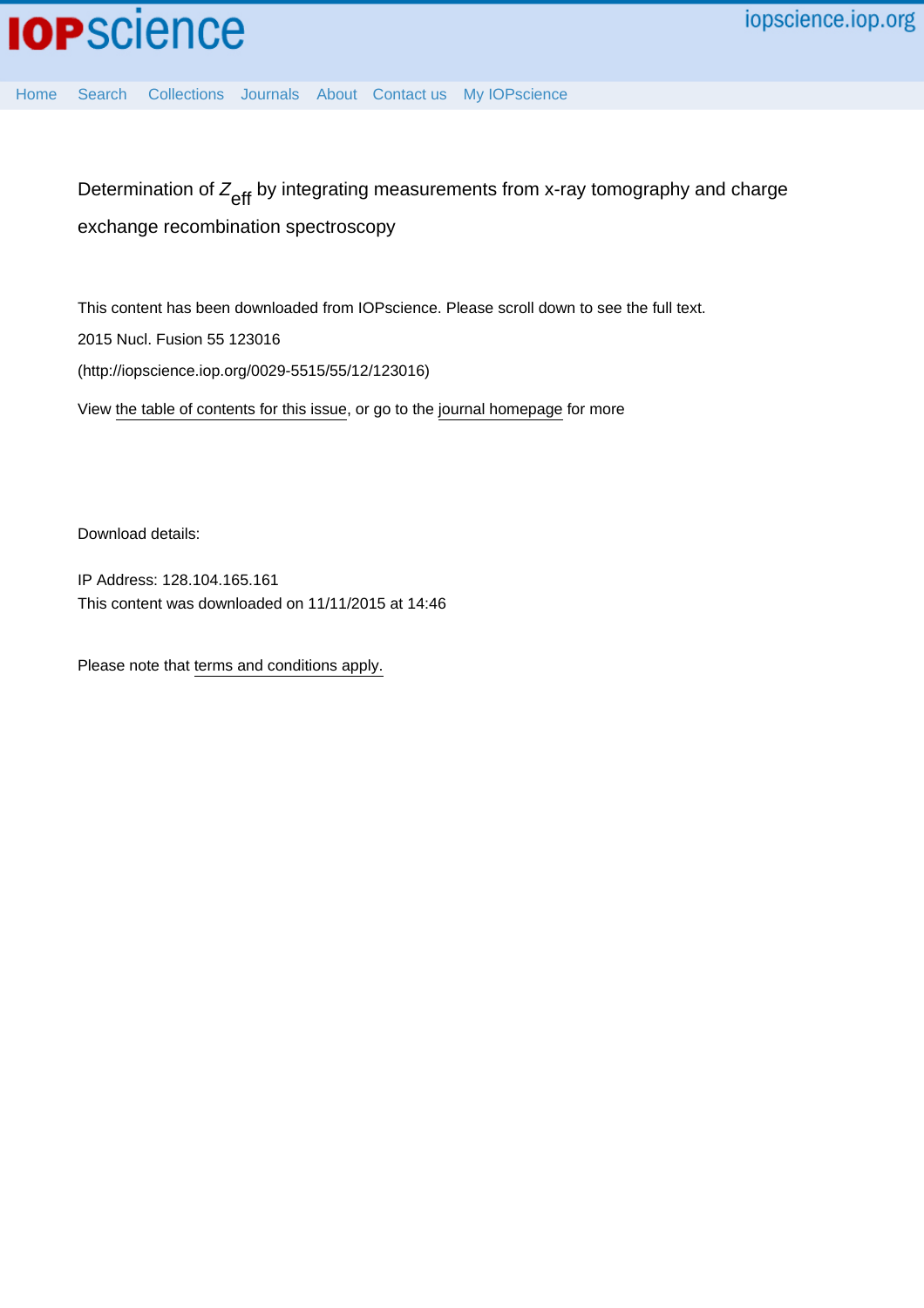Nucl. Fusion **55** (2015) 123016 ([7p](#page-7-3)p) [doi:10.1088/0029-5515/55/12/123016](http://dx.doi.org/10.1088/0029-5515/55/12/123016)

# **Determination of Z<sub>eff</sub> by integrating measurements from x-ray tomography and charge exchange recombination spectroscopy**

## **M.E. Galante<sup>[1](#page-1-0)</sup>, L.M. Reusch<sup>1</sup>, D.J. Den Hartog<sup>1</sup>, P. Franz<sup>[2](#page-1-1)</sup>, J.R. Johnson<sup>1</sup>, M.B. McGarry**[1](#page-1-0)**, M.D. Nornberg**[1](#page-1-0) **and H.D. Stephens**[1](#page-1-0)**,**[3](#page-1-2)

<span id="page-1-0"></span><sup>1</sup> University of Wisconsin-Madison, Madison, WI 53706, USA

<span id="page-1-1"></span><sup>2</sup> Consorzio RFX, Associazione EURATOM-ENEA sulla Fusione, Padova, Italy

<span id="page-1-2"></span><sup>3</sup> Pierce College Fort Steilacoom, Lakewood, WA 98498, USA

E-mail: [galante@wisc.edu](mailto:galante@wisc.edu)

Received 3 April 2015, revised 30 July 2015 Accepted for publication 5 October 2015 Published 10 November 2015

## **Abstract**

The effective ionic charge,  $Z_{\text{eff}}$ , is determined through the integration of soft x-ray tomography and charge exchange recombination spectroscopy impurity density measurements in the Madison Symmetric Torus.  $Z_{\text{eff}}$  is found is be  $2.3 \pm 0.1$  in the core of high temperature, high current, improved confinement discharges, with a slightly hollow profile peaking near mid-radius. A Bayesian probability framework, developed as part of an on-going effort in Integrated Data Analysis, was used to incorporate these two measurements. This framework provides a method to address different systematic and statistical uncertainties associated with each diagnostic and to test hypothetical contributions to  $Z_{\text{eff}}$  against the existing data set. The combined analysis provides much higher confidence in the result than previous single-diagnostic attempts to characterize  $Z_{\text{eff}}$  using near-infrared bremsstrahlung or x-ray spectroscopy.

Keywords: Zeff, SXR tomography, CHERS, integrated data analysis, Bayesian probability theory

(Some figures may appear in colour only in the online journal)

## **1. Introduction**

The effective ionic charge  $(Z_{\text{eff}})$  is a critical, though difficult to measure, parameter in high temperature plasma physics. Along with the electron temperature  $(T_e)$ , it determines the plasma resistivity, which plays a key role in Ohmic power absorption and energy confinement time. Due to its importance, significant efforts have been made both experimentally and computationally to determine *Z*eff in the Madison Symmetric Torus (MST). However, no single diagnostic currently available on MST is able to provide an accurate measurement of *Z*eff. Standard visible and near-infrared bremsstrahlung techniques were found to be contaminated with both molecular and electron-neutral bremsstrahlung emission [[1\]](#page-7-0). Previous x-ray studies, coupling x-ray spectroscopy measurements with Fokker-Planck modeling, did not incorporate the presence of recombination emission [\[2](#page-7-1), [3\]](#page-7-2). Using soft x-ray (SXR) signals to determine Z<sub>eff</sub> is a complicated task in most plasma experiments due to the signal's additional dependence on  $T_e$ and the electron and ion densities  $(n_e, n_i)$ . More information is therefore needed to constrain sources contributing to the measured signal, e.g. bremsstrahlung, impurity recombination, and line emission. Charge exchange recombination spectroscopy (CHERS) provides an estimate of  $Z_{\text{eff}}$  by directly measuring the contribution of a given impurity. However, these measurements alone provide only a lower bound on  $Z_{\text{eff}}$  as it is impractical, if not impossible, to directly measure every impurity in a discharge.

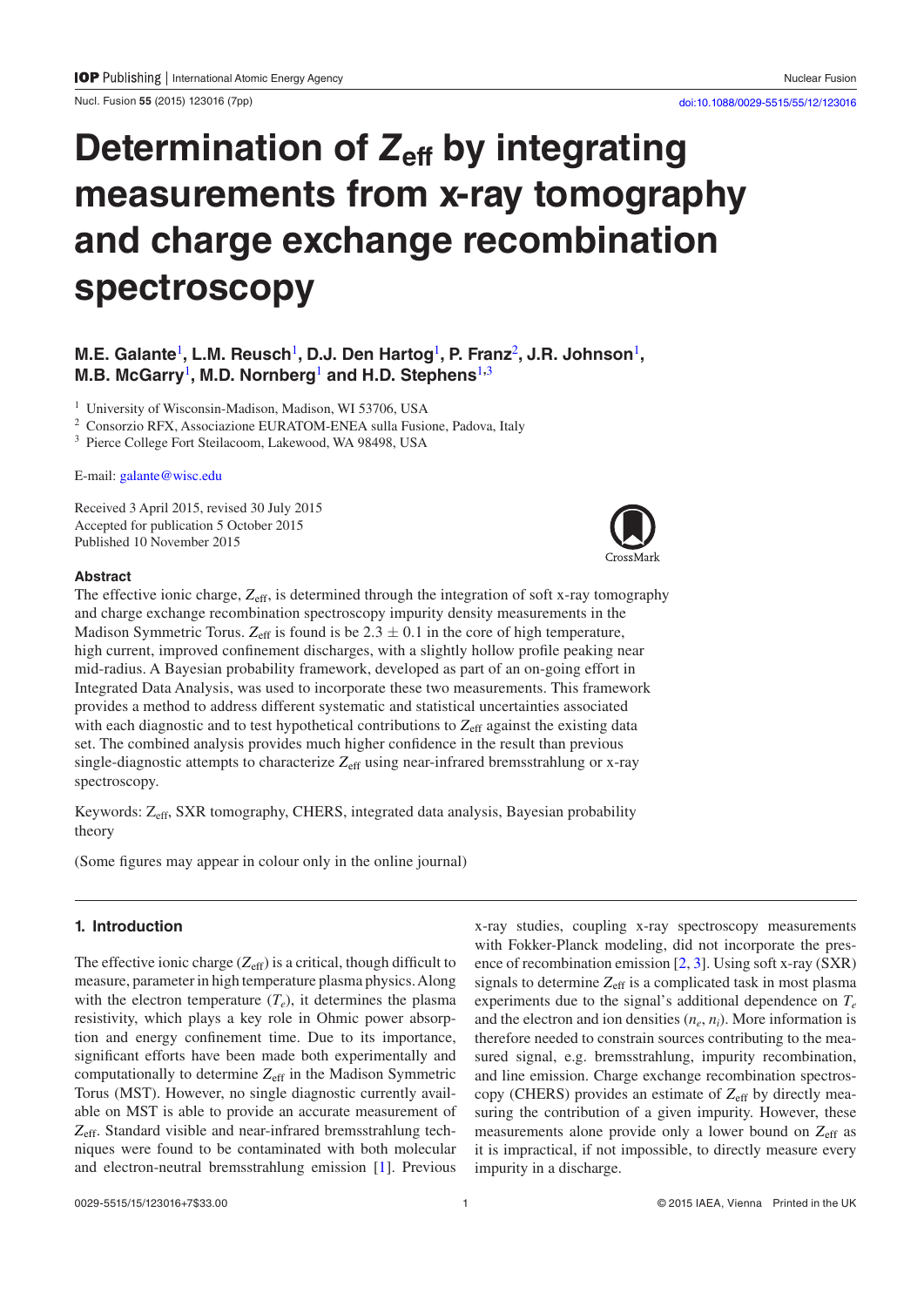While no one diagnostic can determine  $Z_{\text{eff}}$  on MST, it is possible to combine information from multiple diagnostics to produce an estimate. Integrated data analysis (IDA) is the concept that measurements from multiple, distinct diagnostics, along with their uncertainties, can be combined to produce the most probable value for a parameter of interest that is more precise than any of the diagnostics individually. This method takes advantage of diagnostic redundancy, that is, multiple diagnostics that all have some dependence on the same parameter, which enables determination of parameters that cannot be accurately measured by any single diagnostic. Best practices in science have long encouraged the use of multiple diagnostics to measure physical quantities, thus IDA is not a new concept. However, the lack of a rigorous framework with which to do this often stymies these practices. IDA within a Bayesian probability theory framework provides a systematic methodology for combining measurements. Such a framework has already been implemented on a number of fusion experiments to measure a variety of plasma parameters, including  $Z_{\text{eff}}$  [\[4](#page-7-4)–[7](#page-7-5)].

Here, we present an estimate of  $Z_{\text{eff}}$  in high temperature improved confinement discharges in MST, determined by coupling SXR tomography and CHERS measurements. SXR measures all sources of x-ray emissivity produced by the plasma, including bremsstrahlung, radiative recombination and line emission. CHERS provides measurements of those impurity species that are present to contribute to the SXR signal and, when absolutely calibrated, the density of some of those species. By combining the information provided by each of the diagnostics a more complete measure of Z<sub>eff</sub> is found. We believe this to be the first application of Bayesian probability theory and IDA to SXR measurements for *Z*eff.

This paper is organized as follows. In section [2](#page-2-0) we describe the experimental setup and major hardware used in these experiments. Bayesian probability theory is introduced in section [3.](#page-2-1) The synthetic SXR tomography diagnostic used for modeling is discussed in section [4.](#page-3-0) We present results for  $Z_{\text{eff}}$  in high current, high temperature, improved confinement discharges in section [5](#page-6-0), along with a discussion of the results. Finally, in section [6](#page-6-1) we present our conclusions and future work.

#### <span id="page-2-0"></span>**2. Apparatus**

#### *2.1. MST*

The experiments presented in this work were conducted in the Madison symmetric torus (MST), a medium size reversed field pinch (RFP) with major radius  $R = 1.5$  m, and minor radius  $a = 0.52$  m [\[8](#page-7-6)]. The major impurities contributing to  $Z_{\text{eff}}$  in MST are carbon, aluminum, boron, oxygen, and nitrogen. The first three are sourced from plasma facing components. MST has an aluminum vacuum vessel with a carbon limiter that is in direct contact with the plasma. Boronization, as well as boron nitride probe covers introduce a non-negligible amount of boron to the plasma. Oxygen and nitrogen are atmospheric contaminants.

All results presented here were obtained in high current, high temperature, improved confinement discharges. The increase in confinement is achieved by application of a parallel edge current, which flattens the current profile and suppresses magnetic activity. This technique, known as pulsed parallel current drive (PPCD) [\[9,](#page-7-7) [10](#page-7-8)], produces core electron temperatures greater than 1 keV resulting in most low-*Z* impurities being fully ionized. The discharges chosen for analysis did not display significant 3D structures that are present in some MST plasmas.

### *2.2. SXR tomography*

The SXR tomography system at MST is a mature diagnostic that is routinely used as part of MST's extensive diagnostic suite. The system measures broadband x-ray emission composed mainly of bremsstrahlung and radiative recombination in the 2–8 keV energy range along 40 unique crossing lines of sight. Each line of sight is viewed through a pair of diodes that each look through a different thickness Be filter providing coarse energy resolution. The filters for all data presented in this work were 421 and 857  $\mu$ m. These filter thicknesses were specifically chosen to block high energy line emission, primarily from He and H-like Al, thus the signal is composed primarily of bremsstrahlung and recombination radiation. The system has a temporal resolution of approximately 0.01 ms and a spatial resolution of approximately 2 cm. Additional details regarding the system can be found elsewhere [\[11](#page-7-9)]. Due to diagnostic considerations, specifically signal-to-noise ratio, the system is currently used primarily in high current PPCD plasmas.

#### *2.3. CHERS*

The CHERS system on MST consists of a 50kV diagnostic neutral beam viewed perpendicularly by 11 chords at a single toroidal location. One chord per discharge is imaged onto a custom built duo spectrometer providing a single radial point, single species measurement. Multiple similar discharges are then ensembled to produce a radial profile. The system is used primarily for C<sup>+6</sup>measurements, though measurements of  $B^{+5}$ ,  $O^{+8}$ ,  $Al^{+11}$ , and  $Al^{+13}$  have also been made. The spectrometer is absolutely calibrated for radiant sensitivity to provide a measure of impurity density from charge exchange brightness. The system has a temporal resolution of approximately 0.01ms and a spatial resolution of approximately 2cm. Further details of the system can be found elsewhere [\[12](#page-7-10)–[14](#page-7-11)]. In PPCD, CHERS measurements indicate aluminum to be in its four highest charge states,  $Al^{+10}–Al^{+13}$  [[15\]](#page-7-12).

#### <span id="page-2-1"></span>**3. Bayesian probability theory**

Bayesian probability theory (BPT) provides a mathematical framework for combining relevant information, including both statistical and systematic uncertainties, from each diagnostic to produce a probability distribution for the value of the parameter of interest. A complete treatment of BPT is beyond the scope of this work, however an excellent review can be found in Ref. [[16\]](#page-7-13). Bayes' law, the basis for BPT, is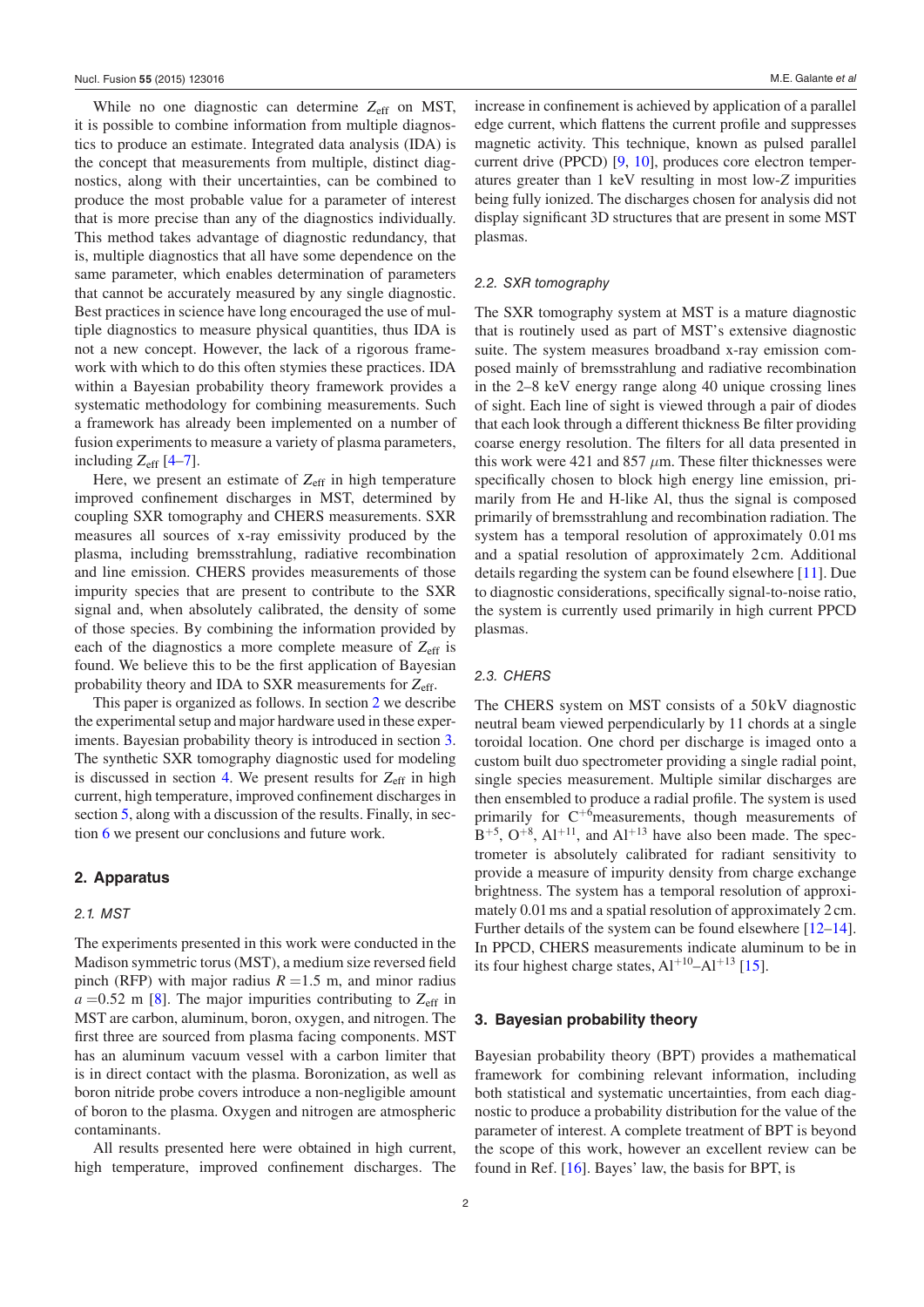<span id="page-3-1"></span>

**Figure 1.** Example *Te* (top) and *ne* profiles from Thomson scattering and FIR interferometry, respectively, used in this work.

$$
p(\theta|x, I) = \frac{p(x|\theta, I)p(\theta|I)}{p(x|I)}
$$
(1)

where  $p(\theta|x, I)$ , the posterior distribution function, is the probability of getting a parameter  $\theta$ , given the data *x*, and any additional information *I*.  $p(x|\theta, I)$  is the likelihood distribution, which describes the probability of getting *x* given  $\theta$ .  $p(\theta|I)$  is the prior distribution. For the work presented here the prior represents the range in which we expect the result to fall.  $p(x|I)$  is a normalization factor known as the evidence. This technique is highly modular, enabling easy inclusion of many diagnostics through multiplication,

$$
p(Z_{\text{eff}}|x, I) \propto p(x|Z_{\text{eff}}, I)_{\text{SXR}} \times p(x|Z_{\text{eff}}, I)_{\text{CHERS}} \times \text{etc.}
$$
 (2)

where each factor on the RHS is the likelihood distribution for a different diagnostic and we have assumed independence between the diagnostics, i.e. CHERS and SXR data are not correlated.

The likelihood function is a comparison between measured and predicted data through the use of a 'cost function'. For the SXR tomography system we assume a Gaussian likelihood

$$
P(x|n_z, T_e, n_e, \sigma) = \frac{1}{\sqrt{2\pi}\sigma} \exp\left(-\frac{1}{2}\chi^2\right),\tag{3}
$$

with

$$
\chi^2 = \frac{[b_{\text{data}} - b_{\text{mod}}(n_z, T_e, n_e)]^2}{\sigma^2},\tag{4}
$$

where  $b_{data}$  is the measured brightness with uncertainty  $\sigma$ , and  $b_{\text{mod}}$  is the predicted brightness given  $n_z$ ,  $T_e$ , and  $n_e$ . Maximizing the likelihood function, within the bounds of the prior distributions, returns the parameters that best match the model to the data. In this work,  $T_e$  and  $n_e$  are constrained by Thomson scattering and far infrared interferometry, respectively. Example *Te* and  $n_e$  profiles are shown in figure [1.](#page-3-1) The impurity density  $(n_z)$ is allowed to vary until the model best matches the data.

A Markov Chain Monte Carlo (MCMC) search method was used to determine the parameters that returned the best fit between the model and the data. The method is very fast compared to a standard 'grid search' when using a large number of parameters, and returns the distribution for the parameters. Typically 8–10 parameters are used depending on the number of species modeled and whether the emissivity contains localized structures. Having a distribution function for each parameter enables consistent error analysis as the uncertainty in the best fit parameters can be found directly from the distributions. A similar method is currently being used at MST to determine *Te* in an IDA framework using Thomson scattering and SXR measurements [[17\]](#page-7-14).

## <span id="page-3-0"></span>**4. Synthetic diagnostic**

In order to utilize BPT, a proper forward model is needed to calculate the expected measurements. An excellent relative SXR forward model exists at MST and is used to determine *Te* from SXR using the double-foil technique [\[18](#page-7-15)]. However, the model does not predict the absolute SXR brightness as it assumes pure bremsstrahlung emission from the plasma. It is known that SXR signals in most high temperature plasma devices are contaminated by impurity emission [\[19](#page-7-16)]. Figure [2](#page-4-0) illustrates that for MST relevant temperature, density and assumed impurities, the radiative recombination emissivity (dashed) is 2–3 times larger than the bremsstrahlung (solid) in the energy range of the SXR detectors.

To properly model the absolute SXR brightness, the existing forward model was modified to calculate the impurity recombination contribution. The space dependent x-ray emissivity due to recombination for a given impurity was modeled as [[20\]](#page-7-17)

$$
\varepsilon = AG \frac{n_e n_i Z^2}{\sqrt{T_e}} \exp\left(-\frac{E}{T_e}\right)
$$

$$
\times \left[\frac{\xi}{n^3} \frac{\chi_i}{T_e} \exp\left(\frac{\chi_i}{T_e}\right) + \sum_{\nu = n+1} \frac{Z^2 R_{\nu}}{T_e} \frac{2}{\nu^3} \exp\left(\frac{Z^2 R_{\nu}}{n^2 T_e}\right)\right]
$$
(5)

where *A* is a physical constant  $(1.7 \times 10^{-38})$ ,  $n_e$  and  $n_i$  are the electron and impurity ion densities, respectively,  $T_e$  is the electron temperature,  $R<sub>v</sub>$  is the Rydberg constant,  $Z$  is the ionic charge, *G* is the Gaunt factor (assumed 1 for x-rays), *n* is the principle quantum number of the lowest unfilled shell, *ξ* is the number of holes in the lowest unfilled shell and  $\chi$  is the recombination energy. In the calculations presented here, the sum was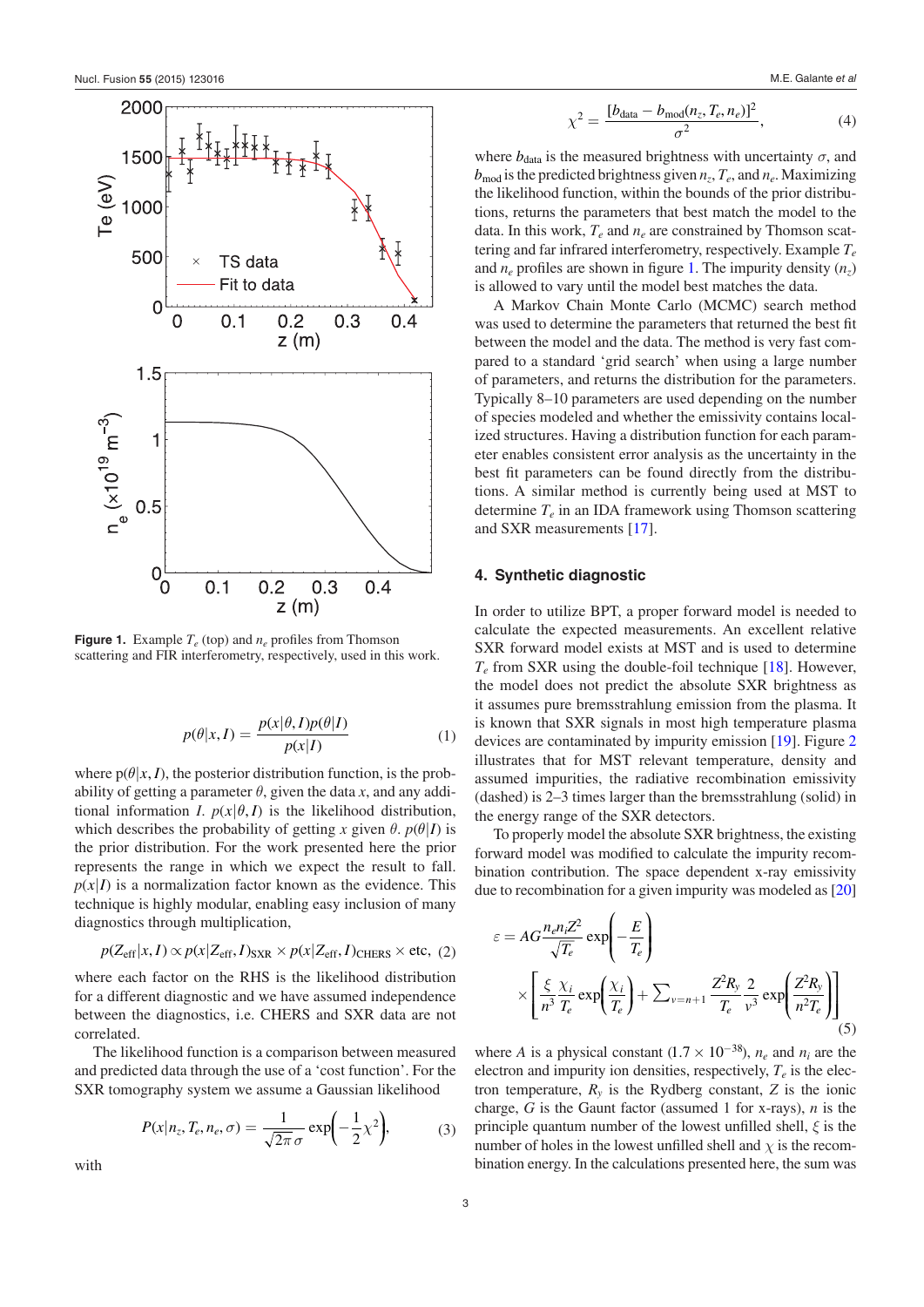<span id="page-4-0"></span>

**Figure 2.** Estimated bremsstrahlung (black solid) and recombination (blue dashed) spectra for MST relevant temperature (1.5 keV), density ( $1 \times 10^{19}$  m<sup>-3</sup>) and impurity content. Recombination is the dominate emission source in the energy range of our detectors, 2–8 keV.

taken over the first five quantum states. The total recombination spectrum is the sum of the spectra from each impurity species

$$
\varepsilon_{\text{Rec,tot}} = \varepsilon_{\text{Rec},Z_{\text{I}}} + \varepsilon_{\text{Rec},Z_{\text{II}}} + \varepsilon_{\text{Rec},Z_{\text{III}}} + \dots \tag{6}
$$

This spectrum was then added to the bremsstrahlung spectrum that was calculated using *Z*eff determined self-consistently for the included impurity species. The combined spectrum was then convolved with the transmission function of the Be filters and the response function of the detector, integrated over energy and integrated over the path length of the detectors to return a predicted SXR brightness for given  $T_e$ ,  $n_e$ ,  $n_z$ , and  $Z_{\text{eff}}$ .

The model takes the  $C^{+6}$  and  $Al^{+11}$  density profiles as inputs then calculates the best fit between the measured and modeled brightness for a given plasma temperature and density. All eight intrinsic impurity species are used in calculating the brightness, with empirically derived ratios for the densities  $n_0/n_c = 0.9$ ,  $n_{\rm B}/n_{\rm C} = 0.3$ ,  $n_{\rm N}/n_{\rm C} = 0.3$  and the aluminum charge states given by ionization balance under the assumption of coronal equilibrium, as predicted by ADAS [\[21\]](#page-7-18). The ratios of impurity species, as well as the distribution of aluminum charge states, have been confirmed by CHERS measurements in similar discharges [\[15](#page-7-12), [22](#page-7-19)]. Unknown impurities, i.e. those not directly measured by CHERS, can be included in the model to make up the difference between the model and data when the CHERS measurements are insufficient to describe the measured signals. This introduces an element of uncertainty into the determination of *Z*eff, however it can provide an upper bound on the measurement of *Z*eff. Additionally, this feature can be used for hypothesis testing, investigating the possibility that specific impurities are present in the plasma, contributing to the SXR signal.

All profiles are assumed to have the same shape, parameterized as

$$
n(r) = n_0(1 - (r/a)^{\alpha})^{\beta} + \Delta n \exp(-(\delta_r - r/a)^2/2\Delta r^2), \qquad (7)
$$

where  $n_0$  is the core density,  $\Delta n$  is the amplitude of the density perturbation,  $\delta_r$  is the location of the perturbation and  $\Delta r$  is the width of the perturbation. This model assumes a ring density structure, however an island structure can also be included



<span id="page-4-1"></span>

**Figure 3.** Measured (triangles) and modeled (plus signs) brightness through 421  $\mu$ m (black) and 857  $\mu$ m (purple) filters for two SXR detectors as a function of normalized impact parameter (proxy for radius). Model includes recombination radiation from intrinsic impurities previously described and  $Ar^{+18}$ . Similar level of agreement between model and data was found when including  $He^{+2}$ instead of  $Ar^{+18}$  in the model, and when only using impurity species measured by CHERS. Symbol size represents the uncertainty in the measured brightness.

in the model by adding an angular term of the same form. Previous measurements indicate a ring profile is a reasonable model because the impurity density profiles become hollow at the end of PPCD, the result of a temperature screening effect that expels impurities from the core [\[22](#page-7-19)].  $\Delta n_{\rm C}$  and  $\Delta n_{\rm Al}$  are also input parameters with the ratios of the other impurity ∆*n*'s given by  $\Delta n_{\rm O}/\Delta n_{\rm C} = 0.75$ ,  $\Delta n_{\rm B}/\Delta n_{\rm C} = 0.3$ ,  $\Delta n_{\rm N}/\Delta n_c = 0.3$ , and the Al states in ionization balance as before. The MCMC returns the distributions for the profile parameters. The most likely value for each parameter is found by taking the expectation value of the each distribution function.

For each set of profile parameters returned by the MCMC a profile is calculated for each included impurity species. Z<sub>eff</sub> profiles are then calculated from those impurity profiles. This results in a distribution of *Z*eff profiles. The peak of each distribution defines the most likely *Z*eff and the width defines the uncertainty associated with  $Z_{\text{eff}}$  at each radial point.

A complete synthetic diagnostic for the CHERS system does not yet exist, therefore CHERS measurements were incorporated into the analysis through use of the prior distribution function.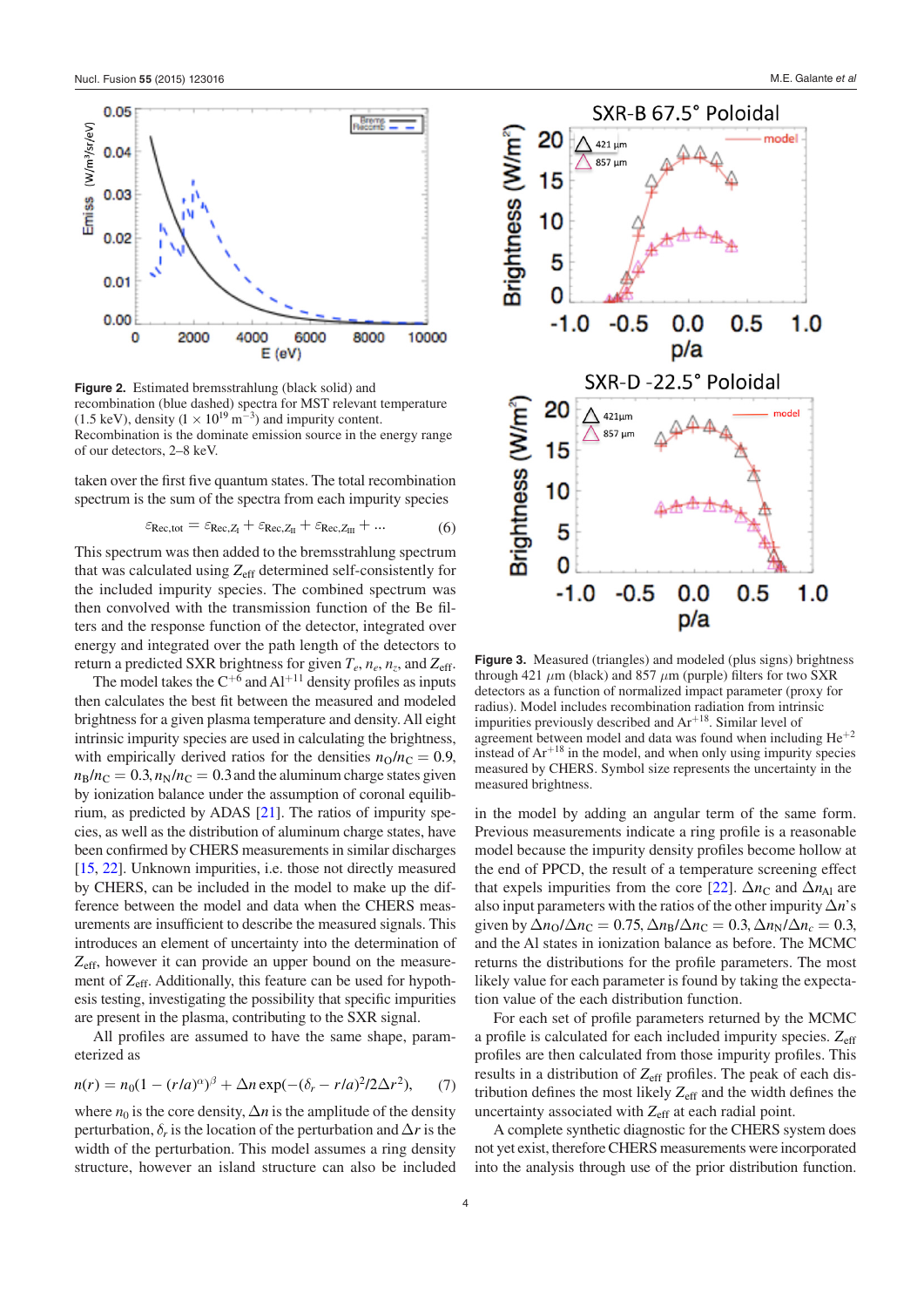<span id="page-5-0"></span>

**Figure 4.** Posterior (solid black) and prior (dashed red) distributions for  $n_{C,0}$ ,  $n_{A1,0}$ , and  $n_{Ar,0}$ . Note the logarithmic scale for the Ar distributions.

<span id="page-5-1"></span>

**Figure 5.** Posterior (solid black) and prior (dashed red) distributions for  $n_{\text{C},0}$ ,  $n_{\text{Al},0}$ , and  $n_{\text{He},0}$ .

Priors for the core and mid-radius density values were taken from CHERS measurements in similar discharges. The priors were Gaussians centered at the densities measured by CHERS, with widths of 15–25% of the maximum, slightly larger than the assumed uncertainty in the CHERS measurements,∼10%. Uniform priors were assumed for the other four fit parameters.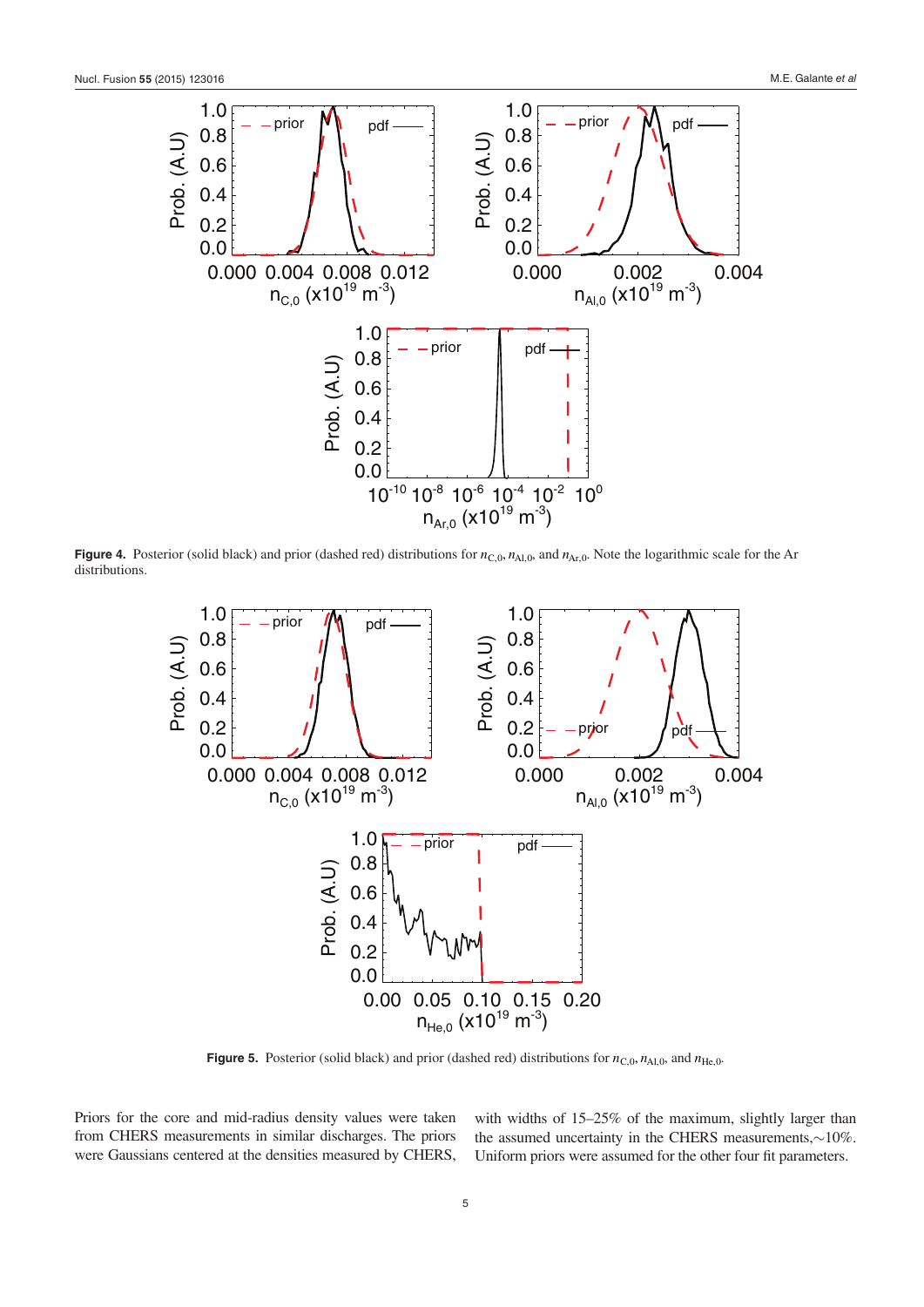<span id="page-6-2"></span>

**Figure 6.** Z<sub>eff</sub> profile determined by integration of SXR tomography and CHERS impurity measurements using only impurities measured by CHERS (top) and for two different test impurities and CHERS impurities (bottom) in modeling.

## <span id="page-6-0"></span>**5. Application to 500 kA PPCD**

The technique described above was applied to a set of high current ( $I_p \sim 500$  kA) PPCD discharges with core line averaged  $n_e$  ∼ 0.75–1.25 × 10<sup>19</sup> m<sup>-3</sup>. These discharges did not display significant 3D structures that are present in some MST plasmas. CHERS measurements in similar discharges provided a starting point for the impurity density profiles to begin the modeling. Two different unknown impurity parametric scans were undertaken, one with Ar<sup>+18</sup> and one with  $He^{+2}$ , to make up any difference between the model and data not accounted for by the CHERS impurities. We do not expect  $Ar^{+18}$  to be present in unseeded discharges, however it serves as a proxy for other medium  $Z$  ( $>$ 13) impurities, enabling us to test the relative sensitivity of the model to missing recombination emission. Due to the high *Z* of the species only a small amount is necessary to make a significant contribution to the modeled brightness, while leaving Z<sub>eff</sub> relatively unchanged. A non-trivial amount of He is present in most MST discharges due to daily pulse discharge cleaning. However, the density of He, as well as its impact on the SXR signal, is unknown.

As illustrated in figure [3,](#page-4-1) the combination of bremsstrahlung and impurity recombination radiation produces very good agreement between the modeled (plus-signs) and measured brightness (triangles). The slight under prediction of the thin filter data (black triangles) shown in figure [3](#page-4-1) suggests extra, unaccounted for, emission in the low energy,<3 keV, region. This is most likely line radiation from medium *Z* impurities that is blocked by the thicker filters (purple triangles). However, the agreement between the thick filter model and data suggests that no additional density for the assumed impurities is needed to account for the thin filter disagreement. Thus, the value of  $Z_{\text{eff}}$  will not change when all sources of radiation are properly accounted for.

Figures [4](#page-5-0) and [5](#page-5-1) show posterior and prior distribution functions for core  $C^{+6}$ ,  $Al^{+11}$ ,  $Ar^{+18}$  and core  $C^{+6}$ ,  $Al^{+11}$ ,  $He^{+2}$ densities, respectively. Gaussian priors are used for both  $C^{+6}$ and  $Al^{+11}$  while uniform priors were used for  $Ar^{+18}$  and  $He^{+2}$ . Both parametric searches return  $C^{+6}$  and  $Al^{+11}$  densities that are consistent with the CHERS priors, though the  $Al<sup>+11</sup>$  posterior distributions are much narrower than priors, indicating reduced uncertainty in the density. The estimated core  $Ar^{+18}$ density is consistent with levels possibly attributed to atmospheric contamination, shown in figure [4\(](#page-5-0)*c*). This suggests that the SXR data reject the possibility of medium *Z* impurities other than Al being present in the plasma with sufficient density to contribute to  $Z_{\text{eff}}$  As illustrated in figure  $5(c)$ , the model predicts a non-zero core  $He^{+2}$  density. As previously stated, a non-negligible amount of He is expected in MST. The predicted density of He<sup>+2</sup> is actually larger than the  $C^{+6}$  density, making it the dominate impurity in MST. However, due to the low *Z* of the species, this density of He does not significantly change *Z*eff from a prediction with only impurities measured by CHERS. Additionally, all three cases, only CHERS impurities, CHERS plus  $Ar^{+18}$ , and CHERS plus  $He^{+2}$ , produce a very consistent value for *Z*eff, approximately 2. Any additional impurities must be limited in density to explain the agreement between the SXR data and model with known impurities, thereby putting an upper bound on our determination of *Z*eff.

As shown in figure  $6$ ,  $Z_{\text{eff}} = 2.3 \pm 0.1$  in the core of these discharges, with a hollow radial profile peaking to  $Z_{\text{eff}} = 3.3 \pm 0.2$ near mid-radius. The core value of *Z*eff as determined from this method is in agreement with the estimate from CHERS only measurements in similar discharges [\[23](#page-7-20)]. As a result of using thick filters, 421  $\mu$ m and 857  $\mu$ m, the field of view of the SXR tomography system is limited to inside of  $r \sim 0.3$  m. Thus,  $Z_{\text{eff}}$ cannot be determined outside of that radius from these data.

#### <span id="page-6-1"></span>**6. Conclusions and future work**

This paper presents a method for determining  $Z_{\text{eff}}$  in MST from coupled SXR tomography and CHERS measurements using a Bayesian probability framework. Development of this method required modification of the existing SXR synthetic diagnostic to include additional sources of SXR emission, specifically impurity recombination radiation. The technique was applied to a set of high current, improved confinement discharges and shows core  $Z_{\text{eff}} = 2.3 \pm 0.1$ . This value is mutually consistent between both diagnostics, even when allowing for impurities not measured by CHERS, thus we have increased confidence that it is an accurate determination of  $Z_{\text{eff}}$  in a specific subset of MST discharges.